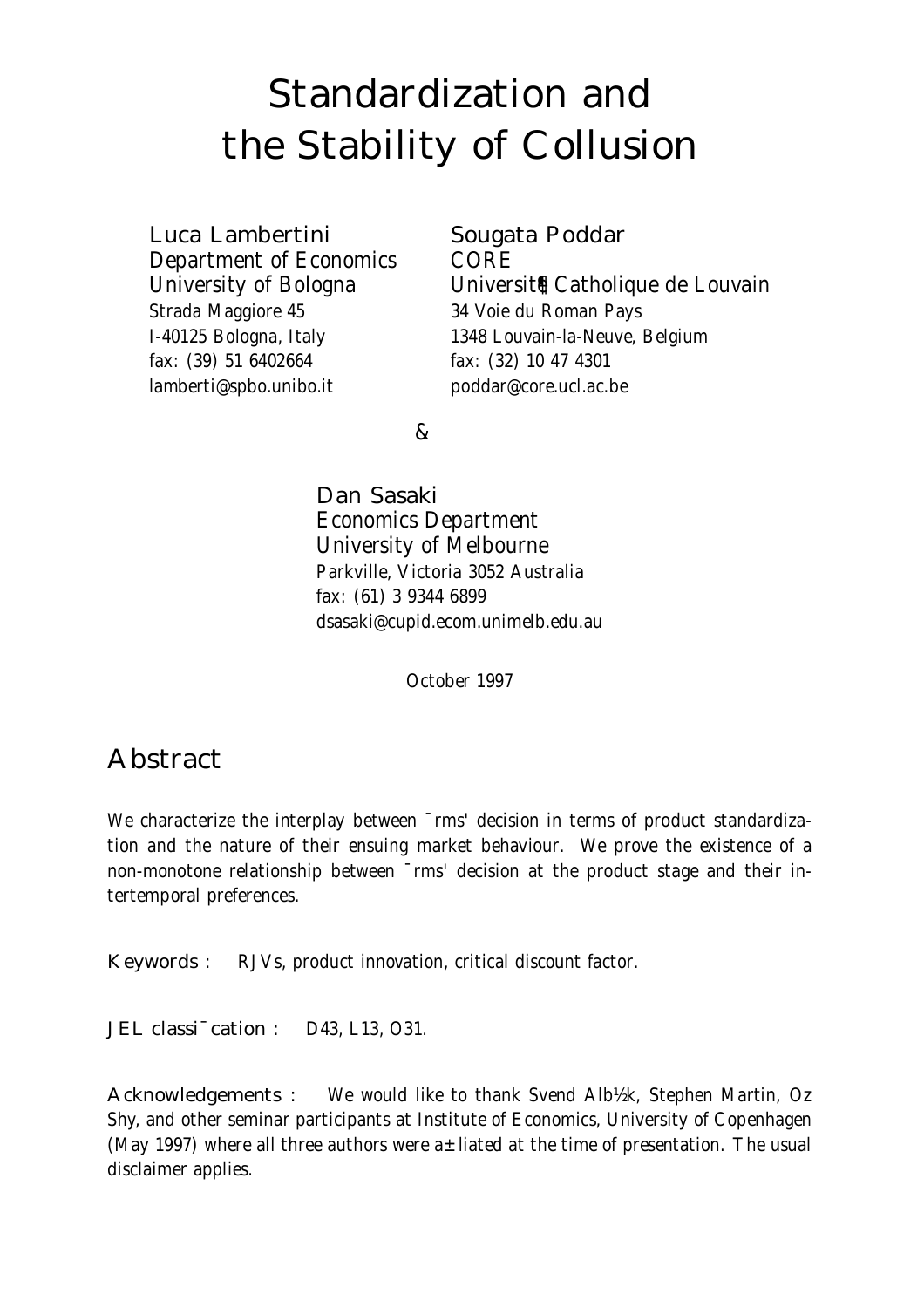## 1 Introduction

Standardization and compatibility between products belonging to the same industry are receiving a growing attention in the current literature, with and without network externalities (for the ¯rst approach, see Katz and Shapiro, 1985; Farrell and Saloner, 1986, inter alia; for the second, Matutes and Regibeau, 1988; Economides, 1989; Chou and Shy, 1990). Besides, there exists a wide literature concerning the e®ects of product substitutability on the stability of implicit collusion either in output levels or in prices, leading to heterogeneous conclusions (Deneckere, 1983; Chang, 1991, 1992; Rothschild, 1992; Ross, 1992; Friedman and Thisse, 1993; HÄckner, 1994, 1995; Lambertini, 1997, inter alia). Hence, a twofold question springs to mind, namely, whether supplying standardized products may facilitate implicit collusion in the market phase <sup>1</sup> or, whether the attempt at colluding may induce standardization. We setup a duopoly model where the cost and bene¯t of standardization are evaluated against the individual discount factor common to both ¯rms, and we prove that the decisions concerning standardization and market behaviour are non-monotone in ¯rms' intertemporal preferences.

The remainder of the paper is organized as follows. The basic model is laid out in section 2. Firms' interaction is analysed in section 3. Section 4 provides concluding remarks.

#### 2 The setup

Two independent labs operating in the intermediate product market supply a component which contributes to characterize the service o®ered by the and product. The right to adopt each component costs ©. The two components are equivalent in terms of their service but not fully compatible with each other. Two a priori identical  $\overline{\ }$ rms operate on the market, selling possibly di®erentiated ¯nal products. Each ¯rm faces the following inverse demand function (see Singh and Vives, 1984):

$$
p_i = 1 \t i \t q_i \t q_j \t (1)
$$

in which  $\degree$  2 (0; 1] measures the degree of substitutability or standardization. By inverting (1), the direct demand function obtains:

$$
q_{i} = \frac{1}{1 + \circ i} \frac{1}{1 + \circ i} p_{i} + \frac{\circ}{1 + \circ i} p_{j}.
$$
 (2)

Marginal production cost of the  $\bar{\ }$ nal product is constant and normalized to zero.

We consider the following time structure. At the beginning of the game  $(t = 0)$ ,  $\overline{\ }$ rms decide whether or not to share a licence, splitting its cost © evenly. If they do, they will produce a standardised  $\overline{\phantom{a}}$  nal product with  $\overline{\phantom{a}}$  = 1 as a result. Otherwise, if each  $\overline{\phantom{a}}$  rm buys a

<sup>&</sup>lt;sup>1</sup>A similar issue is addressed by Martin (1995), showing that cooperation in R&D leading to a costreducing innovation may enhance cartel stability.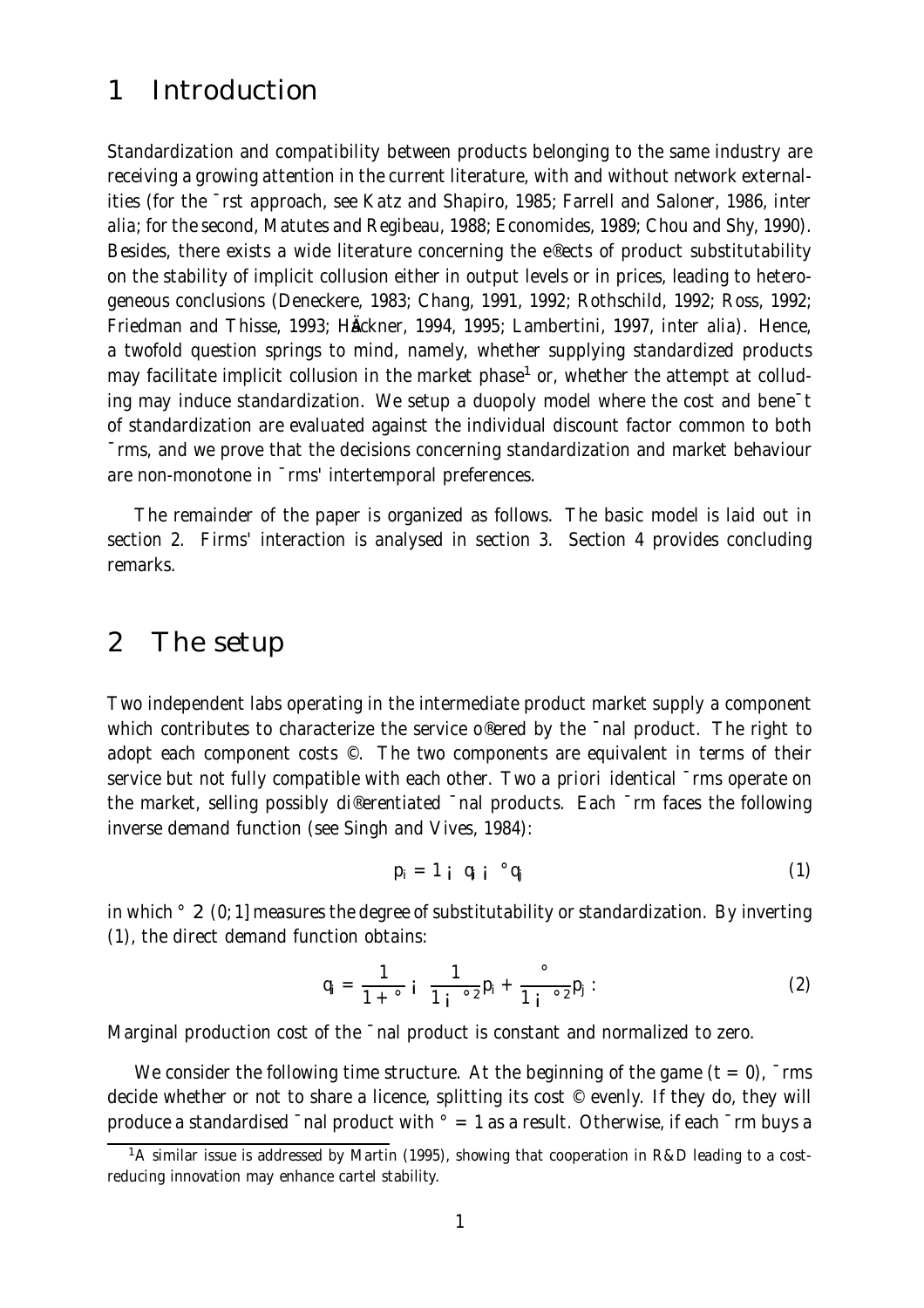licence separately, paying  $\circ$  independently, then  $\circ$  = 1 if the  $\circ$ rms buy the component from the same lab,<sup>2</sup> or  $\degree$  =  $\degree$  2 (0; 1] if from di®erent labs. Thenceforth,  $\degree$ rms play a symmetric supergame in marketing over the horizon  $t = (1, 2; \mathfrak{det} ; 1)$ , either in prices or in quantities. Throughout the game, the discount factor  $\pm$  is common to both  $\bar{\ }$ rms. In establishing the critical threshold of the discount factor stabilizing collusion under either price or quantity competition, we follow the conventional folk theorem, implying that each ¯rm cooperates as long as the rival does likewise; then, if deviation is detected, say at time t, both ¯rms revert to the one-shot Nash equilibrium from  $t + 1$  onwards. As a consequence, the critical threshold of the discount factor turns out to be  $\pm_K^{\pi} = (\frac{1}{2} \mathbb{Q}_K^D \mathbb{Q}_K^2) = (\frac{1}{2} \mathbb{Q}_K^D \mathbb{Q}_K^2) = (\frac{1}{2} \mathbb{Q}_K^2 \mathbb{Q}_K^2) = (\frac{1}{2} \mathbb{Q}_K^2 \mathbb{Q}_K^2) = (\frac{1}{2} \mathbb{Q}_K^2 \mathbb{Q}_K^2) = (\frac{1}{2} \mathbb{Q}_K^2 \mathbb{Q}_K^2) = (\$ where K indicates the form of competition (B standing for Bertrand competition, and C for Cournot competition). Moreover,  $\frac{M_{\rm K}}{K}$ ;  $\frac{M_{\rm C}}{K}$ ;  $\frac{M_{\rm N}}{K}$  denote, respectively, cartel pro<sup>-</sup>t, deviation pro¯t and one-shot Nash equilibrium pro¯t per ¯rm per period, under the type of competition K. For future reference, it is useful to derive explicitly here the threshold levels of the discount factor  $\pm \frac{\pi}{\mathsf{K}}$  under both quantity and price competition. Straightforward calculations are needed to derive the per period per ¯rm noncooperative pro¯ts (Singh and Vives, 1984):

$$
\mathcal{V}_{\mathsf{C}}^{\mathsf{N}} = \frac{1}{(2 \cdot \mathsf{I})^2}; \quad \mathcal{V}_{\mathsf{B}}^{\mathsf{N}} = \frac{1 \mathsf{I} \mathsf{I}^{\circ}}{(2 \mathsf{I} \mathsf{I}^{\circ})^2 (1 \mathsf{I} \mathsf{I}^{\circ})}. \tag{3}
$$

Obviously, the cartel pro<sup>-</sup>t is the same in both settings, i.e.,  $\frac{1}{4}M_{\rm B}^{\rm M} = 1 = [4(1 + \degree)]$ , while deviation pro<sup>-</sup>ts in the two cases can be obtained by the reaction functions of the cheating ¯rm, under the assumption that the other ¯rm sticks either to the monopoly price or to the monopoly output:  $\Omega$ 

$$
\mathcal{U}_{C}^{D} = \frac{(2 + \circ)^{2}}{16(1 + \circ)^{2}} \quad 8^{\circ} \quad 2 \quad (0; 1]; \quad \mathcal{U}_{B}^{D} = \sum_{\frac{3}{2}}^{\frac{3}{2}} \frac{(2 + \circ)^{2}}{16(1 + \circ^{2})} \quad 8^{\circ} \quad 2 \quad (0; \frac{D_{\frac{1}{3}}}{1}); \quad (4)
$$

As a result, the two critical thresholds of the discount factor are determined as follows:

$$
\pm_{C}^{\mathfrak{n}} = \frac{(2 + \circ)^{2}}{8 + 8^{\circ} + \circ^{2}} \quad 8^{\circ} \quad 2 \quad (0; 1]; \quad \pm_{B}^{\mathfrak{n}} = \underbrace{\frac{(2 + \circ)^{2}}{8 + 8^{\circ} + \circ^{2}}}_{\in (2 + \circ)^{2} \quad (2 + \circ)^{2} \quad (2 + \circ)^{2} \quad (3 + \circ)^{2} \quad (4 + \circ)^{2} \quad (5)}
$$

In the case of Bertrand behaviour, the functional form of  $\pm^{\pi}_{\rm B}$  modi<sup>-</sup>es as  $^{\circ}$  increases above  $\overline{\mathsf{P}}_3$ , and  $\overline{\mathsf{P}}_4$  is a strong above that value the non-negativity constraint on the quantity sold b  $\overline{3}$  i 1, since above that value the non-negativity constraint on the quantity sold by the Trm being cheated becomes binding (see Deneckere, 1983; and Ross 1992).  $\pm^{\text{\tiny n}}_{\text{\tiny B}}$  is increasing and convex in  $\circ$  2 (0;  $\frac{1}{3}$  i 1], decreasing and concave in  $\circ$  2 ( $\frac{1}{3}$  i 1; 1]. On the other hand,  $\pm_{\text{C}}^{\text{g}}$  is increasing and convex over the whole range  $^{\circ}$  2 (0; 1]. When  $^{\circ}$  = 1,  $\pm_{\text{C}}^{\text{B}} = 9$ =17 and  $\pm_{\text{B}}^{\text{B}} = 1$ =2:

Unlike Deneckere, we consider the choice of  $\degree$  as a costly commitment. Therefore, ¯rms face a tradeo® between the cost of di®erentiation and the increase in the stream of operative pro¯ts they may obtain through collusion in the market supergame.

 $2$ This is dominated by a joint licence and thus never chosen in equilibrium. Therefore, we ignore this case in sections 3 and 4.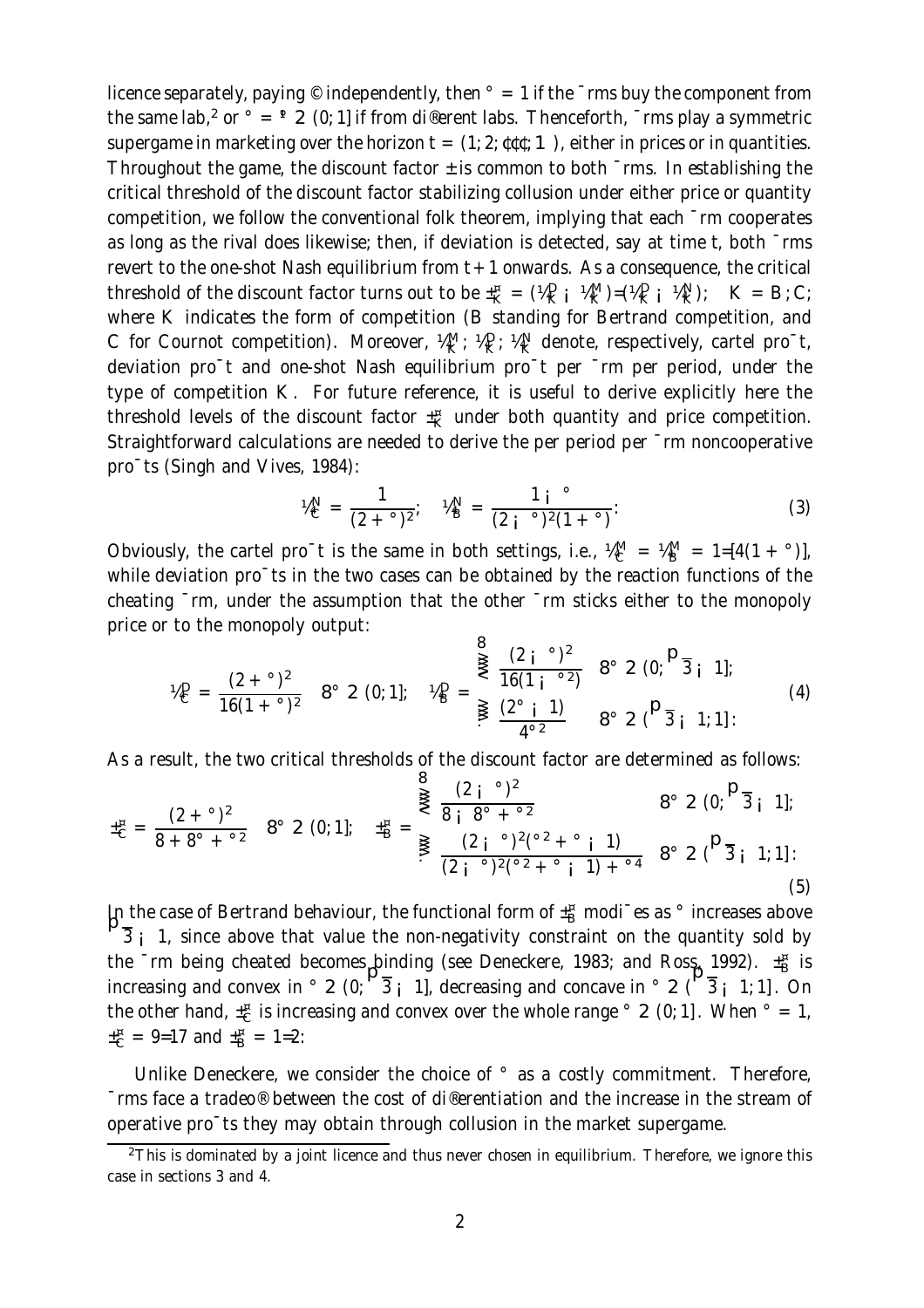## 3 The supergame

 $(° = 1)$ 

Depending upon whether the marketing stage is a Cournot supergame or a Bertrand supergame, we consider the following two subcases.

#### 3.1 The Cournot supergame

In this case, the decision tree appears as in ¯gure 1.

Figure 1 : Discounted pro¯ts per ¯rm.

Independent  
\n
$$
\begin{array}{ccc}\n\text{Undependent} & \text{Collision if } \pm \sqrt{\frac{1}{2} \cdot \left( \frac{1}{2} \right)} & \frac{1}{4(1+1)} \cdot \frac{1}{2} \cdot \frac{1}{1} \cdot \frac{1}{1} \\
\text{Ventures} & \text{or} & \text{if } \text{F} \text{ is } \text{if } \text{F} \text{ is } \text{if } \text{F} \text{ is } \text{if } \text{F} \text{ is } \text{if } \text{F} \text{ is } \text{if } \text{F} \text{ is } \text{if } \text{F} \text{ is } \text{if } \text{F} \text{ is } \text{if } \text{F} \text{ is } \text{if } \text{F} \text{ is } \text{if } \text{F} \text{ is } \text{if } \text{F} \text{ is } \text{if } \text{F} \text{ is } \text{if } \text{F} \text{ is } \text{if } \text{F} \text{ is } \text{if } \text{F} \text{ is } \text{if } \text{F} \text{ is } \text{if } \text{F} \text{ is } \text{if } \text{F} \text{ is } \text{if } \text{F} \text{ is } \text{if } \text{F} \text{ is } \text{if } \text{F} \text{ is } \text{if } \text{F} \text{ is } \text{if } \text{F} \text{ is } \text{if } \text{F} \text{ is } \text{if } \text{F} \text{ is } \text{if } \text{F} \text{ is } \text{if } \text{F} \text{ is } \text{if } \text{F} \text{ is } \text{if } \text{F} \text{ is } \text{if } \text{F} \text{ is } \text{if } \text{F} \text{ is } \text{if } \text{F} \text{ is } \text{if } \text{F} \text{ is } \text{if } \text{F} \text{ is } \text{if } \text{F} \text{ is } \text{if } \text{F} \text{ is } \text{if } \text{F} \text{ is } \text{if } \text{F} \text{ is } \text{if } \text{F} \text{ is } \text{if } \text{F} \text{ is } \text{if } \text{F} \text{ is } \text{if } \text{F} \text{ is }
$$

© © © ©© © © ©©\* (° = °¹) HHHH - Cournot Nash if ± < ± ¤ <sup>C</sup>(°¹) 1 (2 + °¹) 2 ¢ ± 1 ¡ ± ¡ © (IN) 9

HHHHHHH Joint VentureHHj © © ©© - Collusion if ± ¸ 17 1 8 ¢ ± 1 ¡ ± ¡ © 2 (JM)

$$
\frac{18}{10}
$$
   
 1<sub>1</sub> +  
 1<sub>2</sub> 1<sub>3</sub> =  $\frac{9}{17}$   $\frac{1}{9}$   $\frac{1}{1}$   $\frac{1}{1}$   $\frac{1}{2}$  (JN)

Depending upon the  $\overline{\ }$ rms' discount factor  $\pm$ , the parameter space can be divided into the following three regimes:

1.  $\pm$  2 [9=17; 1): In this region,  $\overline{\ }$ rms cooperate in the market stage, irrespectively of their behaviour in the product development phase, that is, for either value of °: Therefore, ¯rms must choose IM over JM if and only if

$$
\frac{1}{4(1+9)} i \frac{1}{8}^{\#} \frac{1}{1+i} \; . \; \frac{1}{2} \; . \tag{6}
$$

2.  $\pm$  2 [ $\pm \frac{\pi}{C}$ (°); 9=17): In this region,  $\bar{\ }$ rms cooperate in the market stage if and only if they have previously chosen independent ventures. Hence, ¯rms must choose IM over JN if and only if  $\cdots$  $\cdot$ 

$$
\frac{1}{4(1+9)} i \frac{1}{9}^{\frac{\pi}{2}} \frac{1}{1+i} \; , \; \frac{\circledcirc}{2} \; . \tag{7}
$$

3.  $\pm$  2 [0;  $\pm \infty$  (°)): In this region,  $\pm$  rms play the one-shot Cournot-Nash equilibrium at the market stage, irrespectively of their behaviour in the product development phase, that is, for either value of °: Thus, ¯rms shall choose IN over JN if and only if "

$$
\frac{1}{(2+{}^{9})^2} i \frac{1}{9}^{\#} \frac{\pm}{1} \frac{\infty}{1} \, . \tag{8}
$$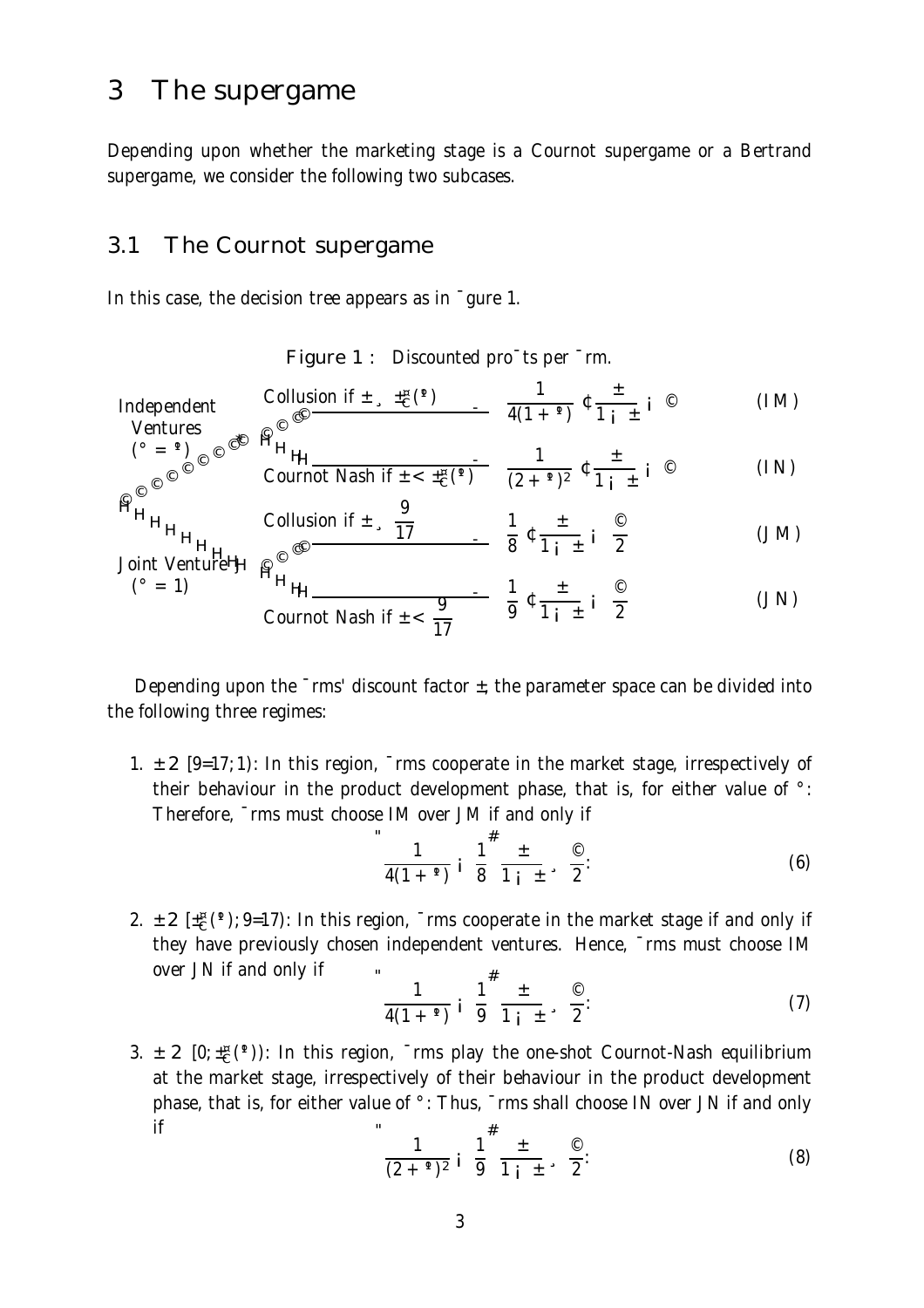These three regimes span the parameter space  $f(\pm; \theta, \mathcal{O})$ g: Figure 2 plots  $\theta$  and  $\mathcal O$  against ±: Overall, independent ventures tend to become more attractive as ± approaches 1. For intermediate values of  $\pm$ , however, as is clear from the above, in the regime 2 the condition for independent ventures is loosened comparative to the adjacent areas. The intuition behind this result is the fact that, when their discount factor  $\pm$  lies in regime 2,  $\overline{\ }$ rms can sustain quantity collusion if and only if they have chosen independent ventures. Note that the boundary between independent and joint ventures is monotone over the range  $\pm$  2 [0; 9=17) and over the range  $\pm$  2 [9=17; 1); Dotted lines indicate those values of <sup>9</sup> and © with which ¯rms' venture decisions become non-monotone.





Finally,  $\overline{\phantom{a}}$  gure 3 plots  $\degree$  against  $\overline{\phantom{a}}$ : Over the range  $\pm$  2 [0; 9=17), the boundary between independent and joint ventures shifts up as  $\pm$  increases. When  $\pm$  reaches 9/17, the boundary jumps down (thick curves) and thereon shifts up again as  $\pm$  approaches 1. In general,  $\overline{\ }$ rms' propensity for independent ventures increases in  $\pm$ . Only in the area between the two thick curves, ¯rms' decisions between independent and joint ventures become nonmonotone. In the neighbourhood of  $\pm$  = 9=17, while  $\pm$  is still in regime 2,  $\overline{\ }$ rms need independent ventures in order to sustain quantity collusion. Then, once ± crosses slightly above the threshold value 9/17, ¯rms are free from the fear of Cournot-Nash competition. Thus, now that quantity collusion is guaranteed, the incentives for independent ventures decrease and ¯rms collude in both phases. This reversal in ¯rms' product innovation decisions takes place only in this area, and only around  $\pm = 9$ =17: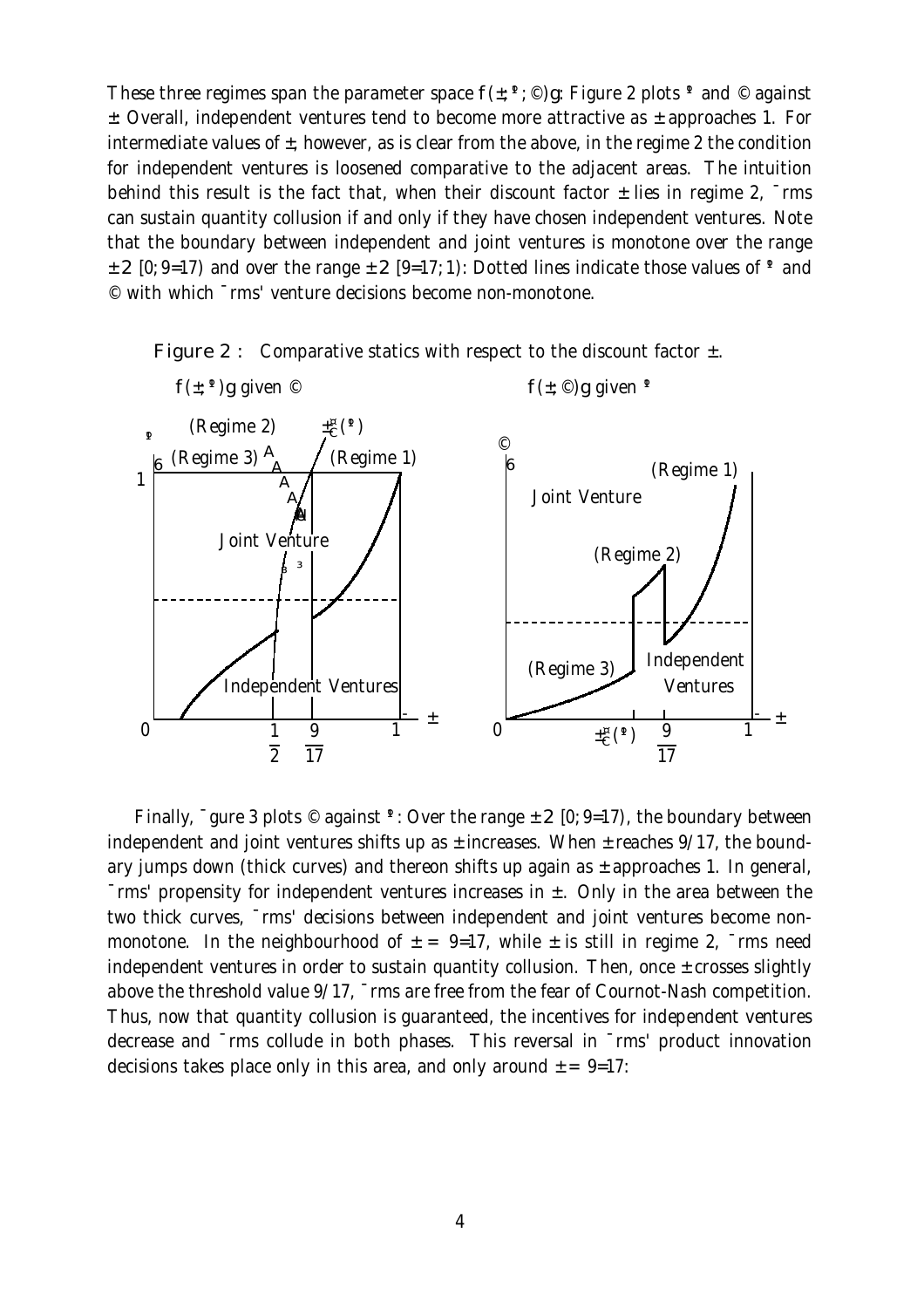Figure 3 : Cost  $(\circledcirc)$  - bene<sup>-</sup>t  $($ <sup>q</sup>) comparative statics given  $\pm$ .



#### 3.2 The Bertrand supergame

 $(° = 1)$ 

In this case, the decision tree appears as in ¯gure 4.

Figure 4 : Discounted pro¯ts per ¯rm.

Independent  
\n
$$
\begin{array}{ccc}\n\text{Collusion if } \pm \sqrt{\frac{1}{B}} \left( \sqrt[4]{\frac{1}{B}} \right) & \frac{1}{A(1+1)} \left( \frac{1}{B+1} \right) & \\
\text{Vertures} & \text{Q} & \\
\end{array}
$$
\n(IM)

$$
\int_{\left(\frac{a}{2}\right)^2}^{\left(\frac{a}{2}-\frac{a}{2}\right)}\cos\left(\frac{a}{2}\right) \frac{a}{\sqrt{2}} \sin\left(\frac{a}{2}\right)} \frac{1}{\sqrt{2}} \frac{1}{\sqrt{2}} \int_{1}^{\frac{a}{2}} \frac{1}{\sqrt{2}} \sin\left(\frac{a}{2}\right) \sin\left(\frac{a}{2}\right)} \frac{1}{\sqrt{2}} \int_{1}^{\frac{a}{2}} \frac{1}{\sqrt{2}} \sin\left(\frac{a}{2}\right) \sin\left(\frac{a}{2}\right) \sin\left(\frac{a}{2}\right) \sin\left(\frac{a}{2}\right)} \frac{1}{\sqrt{2}} \sin\left(\frac{a}{2}\right) \sin\left(\frac{a}{2}\right) \sin\left(\frac{a}{2}\right) \sin\left(\frac{a}{2}\right) \sin\left(\frac{a}{2}\right) \sin\left(\frac{a}{2}\right) \sin\left(\frac{a}{2}\right) \sin\left(\frac{a}{2}\right) \sin\left(\frac{a}{2}\right) \sin\left(\frac{a}{2}\right) \sin\left(\frac{a}{2}\right) \sin\left(\frac{a}{2}\right) \sin\left(\frac{a}{2}\right) \sin\left(\frac{a}{2}\right) \sin\left(\frac{a}{2}\right) \sin\left(\frac{a}{2}\right) \sin\left(\frac{a}{2}\right) \sin\left(\frac{a}{2}\right) \sin\left(\frac{a}{2}\right) \sin\left(\frac{a}{2}\right) \sin\left(\frac{a}{2}\right) \sin\left(\frac{a}{2}\right) \sin\left(\frac{a}{2}\right) \sin\left(\frac{a}{2}\right) \sin\left(\frac{a}{2}\right) \sin\left(\frac{a}{2}\right) \sin\left(\frac{a}{2}\right) \sin\left(\frac{a}{2}\right) \sin\left(\frac{a}{2}\right) \sin\left(\frac{a}{2}\right) \sin\left(\frac{a}{2}\right) \sin\left(\frac{a}{2}\right) \sin\left(\frac{a}{2}\right) \sin\left(\frac{a}{2}\right) \sin\left(\frac{a}{2}\right) \sin\left(\frac{a}{2}\right) \sin\left(\frac{a}{2}\right) \sin\left(\frac{a}{2}\right) \sin\left(\frac{a}{2}\right) \sin\left(\frac{a}{2}\right) \sin\left(\
$$

$$
H_{H_{H_{H_{H_{H_{H_{0}}}}}}}
$$
Collision if  $\pm \frac{1}{2}$   $\frac{1}{8}$   $\pm \frac{1}{1}$   $\pm \frac{1}{2}$  (JM)  
Joint VentureH  $\text{g}$ 

$$
{}^{\cancel{H}}H_{\cancel{H}}\n\qquad \qquad \overline{1} \qquad 0 \t \frac{1}{1 \t i} \t i \frac{1}{2} \qquad \qquad (JN)
$$
\n
$$
\text{Bertrand Nash if } \pm \frac{1}{2}
$$

Depending upon the  $\overline{\ }$ rms' discount factor  $\pm$ , the parameter space can be divided into the following three regimes:

1.  $\pm$  2 [ $\pm$ <sup> $\alpha$ </sup> $($ °); 1): In this region,  $\bar{ }$  rms cooperate in the market stage, irrespectively of their behaviour in the product development phase, that is, for either value of °. Therefore, ¯rms must choose IM over JM if and only if

$$
\frac{1}{4(1+°)} i \frac{1}{8}^{\#} \frac{\pm}{1+i \pm} , \frac{\circ}{2}.
$$
 (9)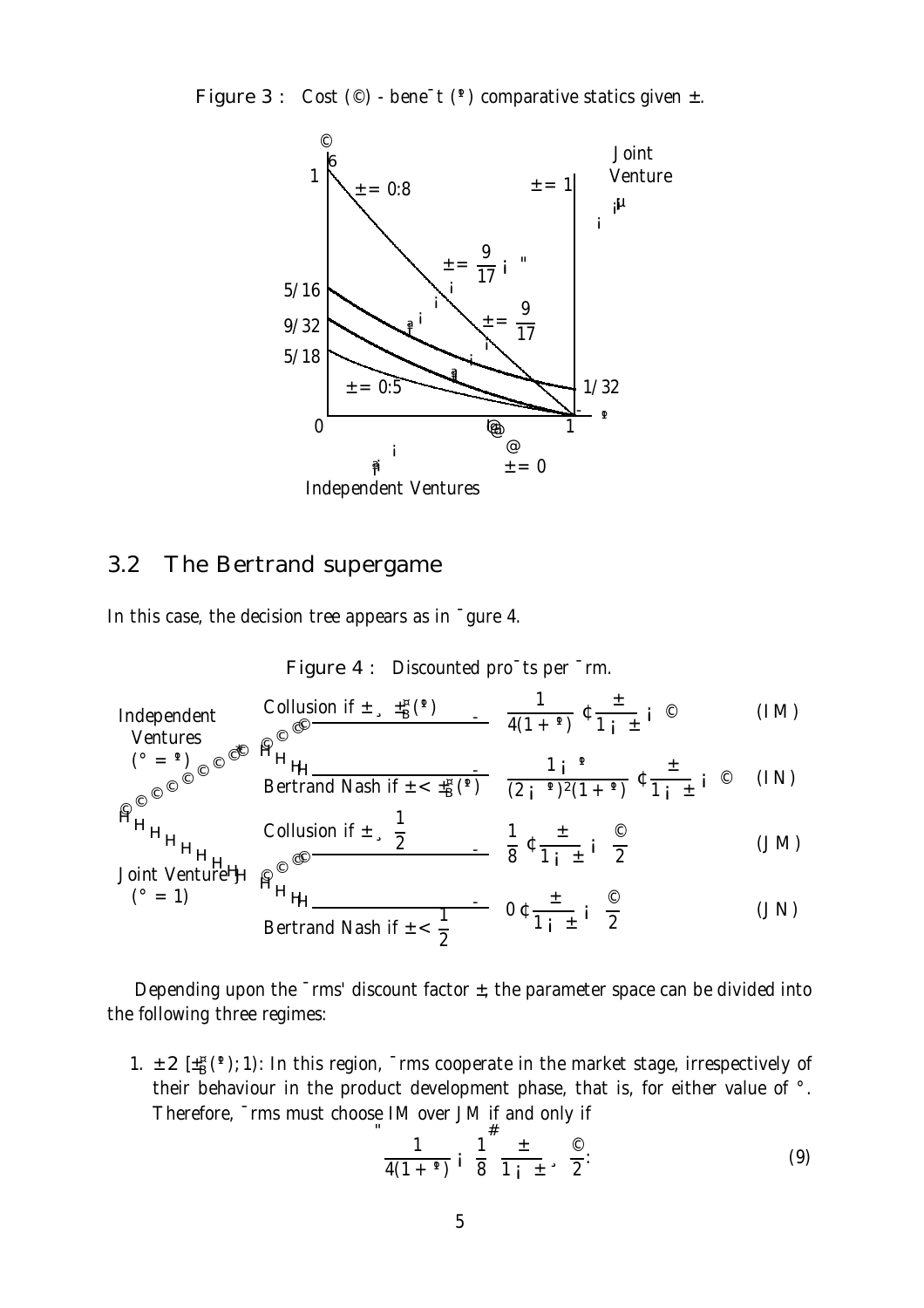2.  $\pm$  2 [1=2; $\pm$ <sup>¤</sup>B(<sup>4</sup>)): In this region, Trms cooperate in the market stage if and only if they have previously chosen to undertake a joint venture. Hence, ¯rms must choose IN over JM if and only if

$$
\frac{1}{(2 \text{ i } ^{9})^2 (1 + ^{9})} \text{ i } \frac{1}{8}^{\#} \frac{\pm}{1 \text{ i } \pm} \text{ s } \frac{\text{ } ^{\circ} \text{ } ^{\circ} \text{ } ^{\circ}}{2} \text{ : } \tag{10}
$$

3.  $\pm$  2 [0; 1=2): In this region,  $\overline{\ }$ rms play the one-shot Bertrand-Nash equilibrium at the market stage, irrespectively of their behaviour in the product development phase, that is, for either value of °: Hence, ¯rms shall choose IN over JN if and only if

$$
\frac{1 i^{-q}}{(2 i^{-q})^2 (1 + q)} \mathfrak{c} \frac{1}{1 i^{-1}} \cdot \frac{1}{2}.
$$
 (11)

Again, these three regimes span the parameter space  $f(\pm; \theta)$   $\infty$  Figure 5 plots  $\theta$  and  $\circledcirc$ against  $\pm$ . In general, independent product development tends to become more attractive as  $\pm$  increases. For intermediate values of  $\pm$ , contrarily to the Cournot case, in the regime 2 the condition for independent ventures is tightened as compared to the adjacent areas. The intuition behind this result traces back to the fact that, when their discount factor ± lies in regime 2, ¯rms can sustain price collusion if and only if they have chosen a joint venture. Note that the boundary between independent and joint ventures is monotone over the range  $\pm$  2 [0; 1=2) and over the range  $\pm$  2 [1=2; 1): Dotted lines indicate those values of  $\gamma$  and  $\degree$  with which  $\gamma$ rms' decisions between independent and joint ventures are non-monotone.





Finally,  $\overline{\phantom{a}}$  gure 6 plots  $\degree$  against  $\overline{\phantom{a}}$ : Over the range  $\pm$  2 [0; 1=2), the boundary between independent and joint ventures shifts up as  $\pm$  increases. When  $\pm$  reaches 1/2, the boundary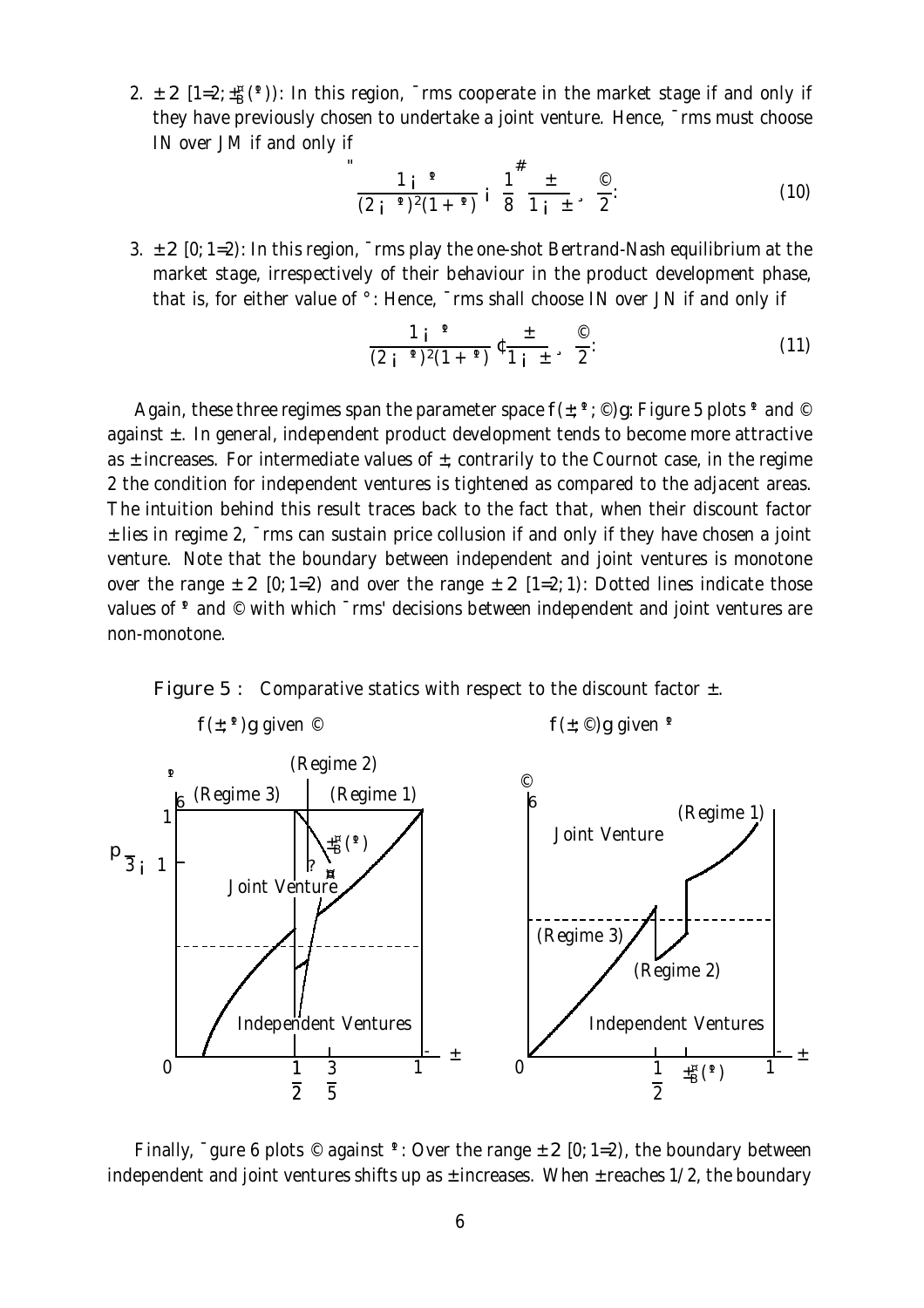rotates clockwise (thick curves). Thereafter, the boundary shifts up again as  $\pm$  approaches 1. In general,  $\overline{\ }$ rms' propensity for independent ventures increases in  $\pm$ , except in the area between the two thick curves. Over this area, while  $\pm$  is in regime 3,  $\bar{\ }$ rms have no hope for price collusion, whereas once ± crosses above the threshold value 1/2, ¯rms can collude only after a joint venture. This makes a joint venture in product development more attractive in regime 2. Note that the area between the two curves is far larger than in the Cournot case, the reason being that the prospect of collusive pro¯ts in the future is more relevant under Bertrand competition.





The above analysis can be summarized in the following

Proposition. Under both Cournot and Bertrand competition, there exists a range of parameter values ( $\degree$ ;  $\degree$ ) over which  $\degree$ rms' decisions on product standardization are nonmonotone in their discount factor  $\pm$ .

## 4 Concluding remarks

We have analysed the unfolding of  $\overline{\ }$ rms' behaviour in a di®erentiated duopoly where ¯rms must ¯rst decide upon product compatibility and then play an in¯nitely repeated market game where they have the option to implicitly collude. Contrary to some of the earlier beliefs, we have established that the relationship between product compatibility (or di®erentiation) and the discount factor can indeed be non-monotone. This seemingly counterintuitive result stems from the balance between cost consideration in choosing between standardization and variety, and  $\bar{m}$  concern towards future cartel stability.